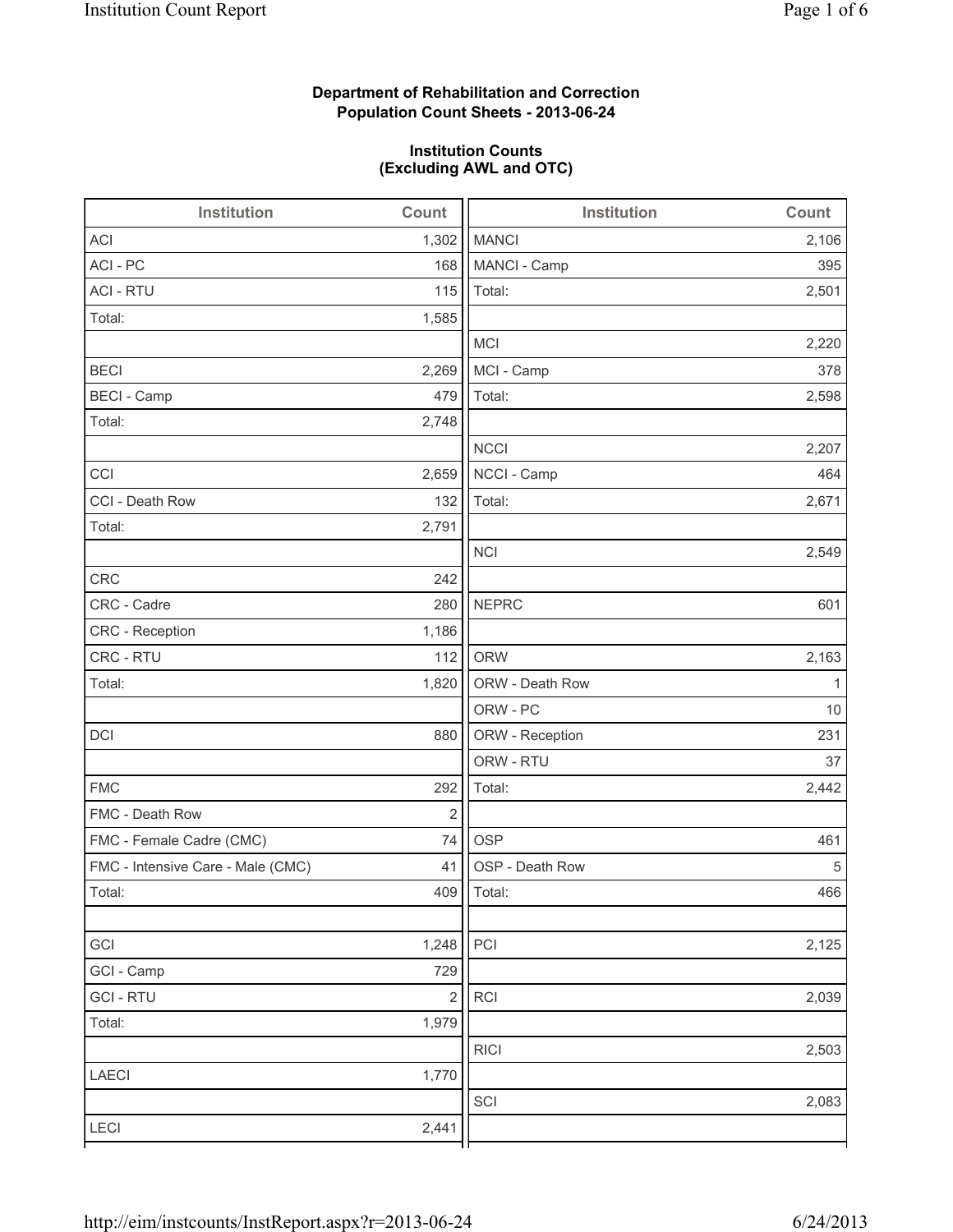| LECI - Camp              | 193   | <b>SOCF</b>    |                          | 1,247  |
|--------------------------|-------|----------------|--------------------------|--------|
| Total:                   | 2,634 | SOCF - RTU     |                          | 74     |
|                          |       | Total:         |                          | 1,321  |
| LOCI                     | 2,297 |                |                          |        |
|                          |       | <b>TCI</b>     |                          | 1,296  |
| <b>LORCI</b>             | 131   |                |                          |        |
| <b>LORCI - Cadre</b>     | 239   | <b>TOCI</b>    |                          | 1,275  |
| <b>LORCI - Reception</b> | 1,079 |                |                          |        |
| Total:                   | 1,449 | <b>WCI</b>     |                          | 1,359  |
|                          |       | <b>WCI-RTU</b> |                          | 50     |
| <b>MACI</b>              | 829   | Total:         |                          | 1,409  |
| MACI - Minimum           | 1,365 |                |                          |        |
| MACI - Youth             | 35    |                | <b>Total Population:</b> | 50,470 |
| Total:                   | 2,229 |                |                          |        |

#### **Male Population by Security Level (Include AWL and Exclude OTC)**

| <b>Security Level</b>  |                   | <b>Body</b> | <b>AWL</b> | $(-OTC)$ | <b>Total</b> |
|------------------------|-------------------|-------------|------------|----------|--------------|
| Total Levels 3,4,5     |                   | 14.384      | 30         | 125      | 14,289       |
| Total Levels 2         |                   | 17.576      | 71         | 147      | 17,500       |
| <b>Total Levels 1</b>  |                   | 14.362      | 78         | 104      | 14,336       |
| <b>Total Death Row</b> |                   | 143         |            | 0        | 144          |
|                        | <b>Total Male</b> | 46,465      | 180        | 376      | 46,269       |

### **Female Population by Institution (Include AWL and Exclude OTC)**

| $(1101446$ Arre and Explans $\bullet$ 1.8 |                          |             |              |              |              |
|-------------------------------------------|--------------------------|-------------|--------------|--------------|--------------|
| Institution                               |                          | <b>Body</b> | <b>AWL</b>   | $(-OTC)$     | <b>Total</b> |
| <b>CRC</b>                                |                          | 2           | 0            | 0            | 2            |
| DCI                                       |                          | 880         | 5            | 6            | 879          |
| <b>FMC</b>                                |                          | 5           | 3            | 2            | 6            |
| FMC - Female Cadre (CMC)                  |                          | 74          | 3            |              | 76           |
| <b>NEPRC</b>                              |                          | 601         | 9            | 7            | 603          |
| <b>ORW</b>                                |                          | 2,163       | 30           | 26           | 2,167        |
| ORW - Death Row                           |                          | 1           | 0            | 0            |              |
| ORW - PC                                  |                          | 10          | 0            | $\mathbf{0}$ | 10           |
| ORW - Reception                           |                          | 231         | 0            | $\mathbf{0}$ | 231          |
| ORW - RTU                                 |                          | 37          | $\mathbf{0}$ | $\Omega$     | 37           |
|                                           | <b>Total Female</b>      | 4,004       | 50           | 42           | 4,012        |
|                                           | <b>Total Population:</b> | 50,469      | 230          | 418          | 50,281       |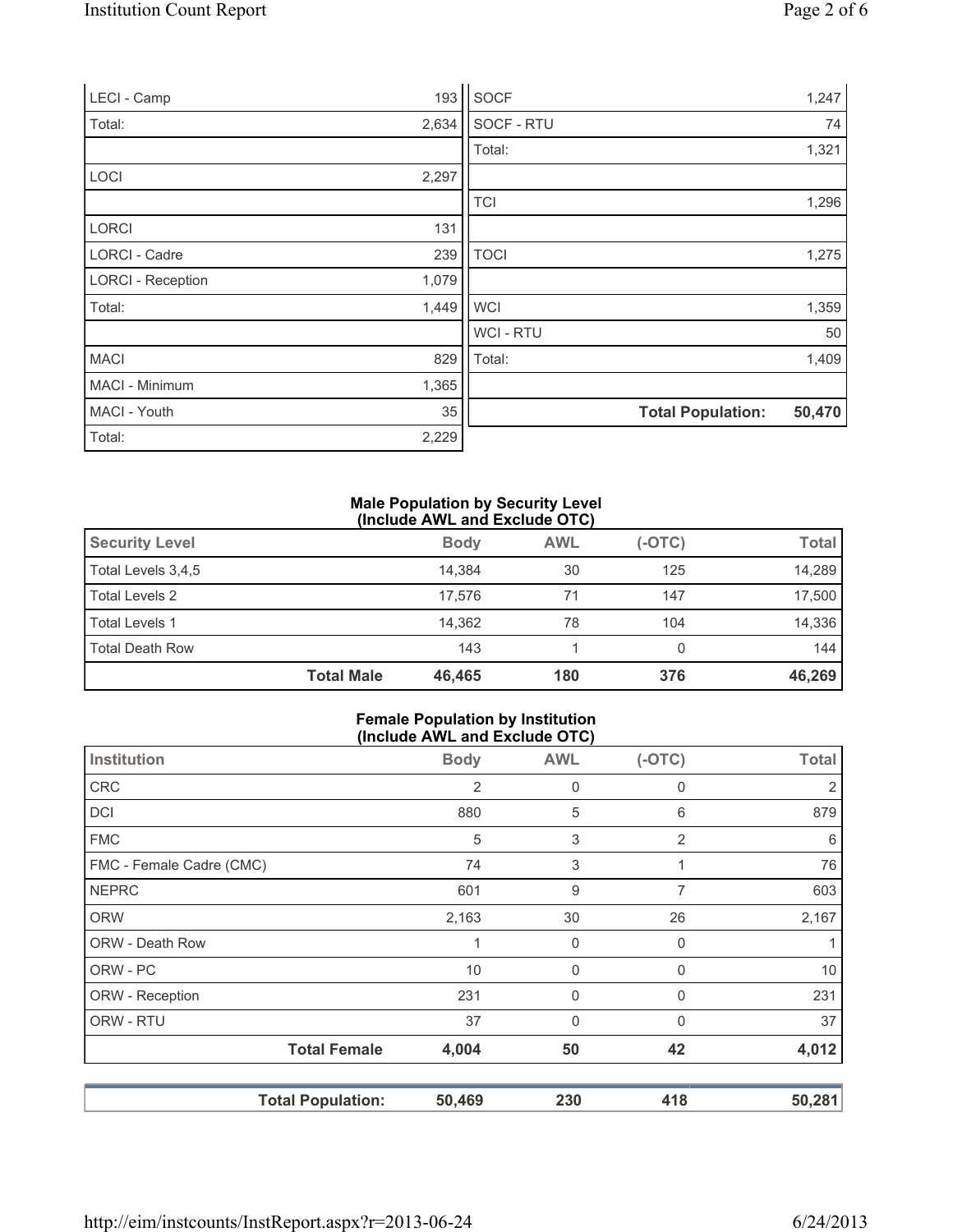| <b>Institution</b>                | (11)<br><b>Body</b> | <b>AWL</b>                | $(-OTC)$            | <b>Total</b>   |
|-----------------------------------|---------------------|---------------------------|---------------------|----------------|
| ACI                               | 37                  | $\mathsf{O}\xspace$       | $\mathsf{O}\xspace$ | 37             |
| ACI - PC                          | 94                  | $\mathsf 0$               | $\mathsf{O}\xspace$ | 94             |
| <b>BECI</b>                       | 54                  | $\mathsf{O}\xspace$       | $\mathsf{O}\xspace$ | 54             |
|                                   |                     |                           |                     |                |
| CCI                               | 21                  | $\mathsf{O}\xspace$       | $\mathsf{O}\xspace$ | 21             |
| CRC                               | 121                 | $\sqrt{2}$                | 16                  | 107            |
| CRC - Cadre                       | 245                 | $\mathsf 0$               | $\mathsf{O}\xspace$ | 245            |
| CRC - Reception                   | 752                 | $\ensuremath{\mathsf{3}}$ | $\overline{7}$      | 748            |
| CRC - RTU                         | 95                  | $\mathsf{O}\xspace$       | $\mathsf{O}\xspace$ | 95             |
| <b>FMC</b>                        | 13                  | $\mathsf{O}\xspace$       | $\mathsf{O}\xspace$ | 13             |
| FMC - Intensive Care - Male (CMC) | 8                   | $\mathsf{O}\xspace$       | $\mathbf 0$         | $\,8\,$        |
| GCI                               | $\overline{2}$      | $\mathsf{O}\xspace$       | $\mathsf{O}\xspace$ | $\overline{2}$ |
| LAECI                             | 33                  | $\mathbf 1$               | $\mathsf{O}\xspace$ | 34             |
| LECI                              | 2,300               | $\overline{4}$            | 14                  | 2,290          |
| LOCI                              | 16                  | $\mathsf{O}\xspace$       | $\mathbf 0$         | 16             |
| LORCI                             | 67                  | $\overline{\mathbf{4}}$   | 28                  | 43             |
| <b>LORCI - Cadre</b>              | 225                 | $\mathsf{O}\xspace$       | $\mathsf{O}\xspace$ | 225            |
| <b>LORCI - Reception</b>          | 772                 | $\mathsf{O}\xspace$       | $\mathsf 0$         | 772            |
| <b>MACI</b>                       | 24                  | $\mathsf{O}\xspace$       | $\mathbf 0$         | 24             |
| MACI - Youth                      | 14                  | $\mathsf{O}\xspace$       | $\mathbf 1$         | 13             |
| <b>MANCI</b>                      | 2,004               | $\sqrt{5}$                | 12                  | 1,997          |
| MCI                               | 20                  | $\mathsf{O}\xspace$       | $\mathsf{O}\xspace$ | 20             |
| <b>NCCI</b>                       | 37                  | $\mathsf 0$               | $\mathsf 0$         | 37             |
| NCI                               | 59                  | $\mathsf 0$               | $\mathsf{O}\xspace$ | 59             |
| <b>OSP</b>                        | 458                 | $\mathbf{1}$              | $\overline{2}$      | 457            |
| PCI                               | 78                  | $\mathbf 1$               | $\mathsf{O}\xspace$ | 79             |
| $\sf RCI$                         | 1,958               | $\ensuremath{\mathsf{3}}$ | 15                  | 1,946          |
| <b>RICI</b>                       | 27                  | $\mathsf 0$               | $\mathsf 0$         | 27             |
| SCI                               | 23                  | $\mathsf{O}\xspace$       | $\mathsf{O}\xspace$ | 23             |
| SOCF                              | 1,247               | $\mathbf{1}$              | $\overline{4}$      | 1,244          |
| SOCF - RTU                        | 74                  | $\mathsf{O}\xspace$       | $\mathsf{O}\xspace$ | 74             |
| <b>TCI</b>                        | 972                 | $\sqrt{2}$                | 5                   | 969            |
| <b>TOCI</b>                       | 1,210               | $\mathbf{1}$              | 10                  | 1,201          |
| <b>WCI</b>                        | 1,274               | $\sqrt{2}$                | 11                  | 1,265          |
| WCI - RTU                         | 50                  | $\mathsf{O}\xspace$       | $\mathsf 0$         | 50             |
| Total Levels 3, 4, 5              | 14,384              | 30                        | 125                 | 14,289         |

### **Male Population by Institution: Security Levels 3, 4, 5 (Include AWL and Exclude OTC)**

# **Male Population by Institution: Security Level 2**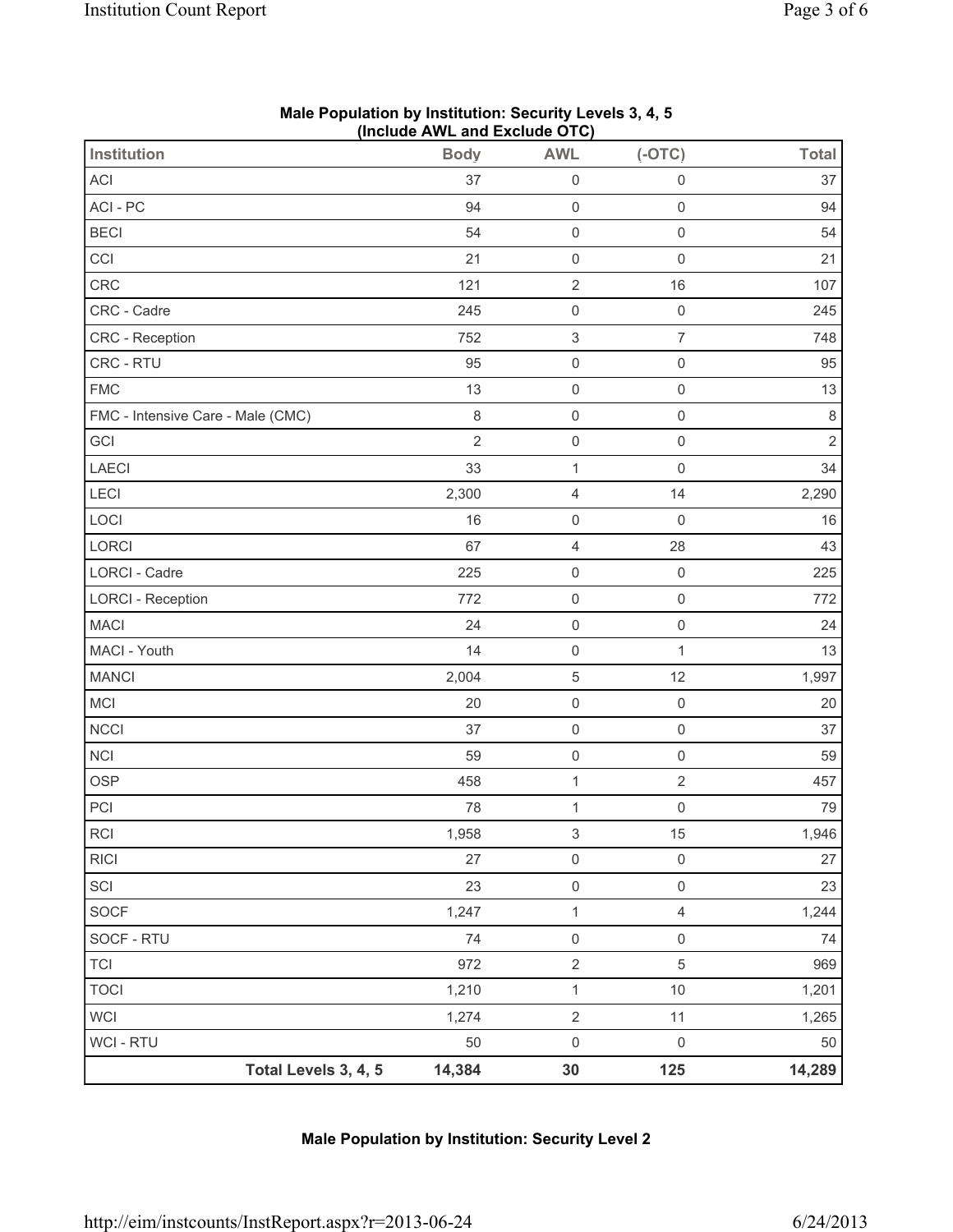|                                   | (Include AWL and Exclude OTC) |                           |                     |                |  |  |  |
|-----------------------------------|-------------------------------|---------------------------|---------------------|----------------|--|--|--|
| <b>Institution</b>                | <b>Body</b>                   | <b>AWL</b>                | $(-OTC)$            | <b>Total</b>   |  |  |  |
| ACI                               | 622                           | $\mathbf{1}$              | $\mathbf{1}$        | 622            |  |  |  |
| ACI-PC                            | 50                            | $\mathsf{O}\xspace$       | $\mathsf 0$         | 50             |  |  |  |
| <b>ACI - RTU</b>                  | 82                            | $\sqrt{2}$                | $\mathsf 0$         | 84             |  |  |  |
| <b>BECI</b>                       | 1,556                         | $\boldsymbol{7}$          | 11                  | 1,552          |  |  |  |
| CCI                               | 1,906                         | $\sqrt{2}$                | 15                  | 1,893          |  |  |  |
| CRC                               | 78                            | $\mathbf{1}$              | $\,6$               | 73             |  |  |  |
| CRC - Cadre                       | 29                            | $\mathsf 0$               | $\mathsf{O}\xspace$ | 29             |  |  |  |
| CRC - Reception                   | 295                           | $\mathsf 0$               | $\overline{4}$      | 291            |  |  |  |
| CRC - RTU                         | 15                            | $\mathsf 0$               | $\mathsf{O}\xspace$ | 15             |  |  |  |
| <b>FMC</b>                        | 24                            | $\mathbf{1}$              | $\mathsf 0$         | 25             |  |  |  |
| FMC - Intensive Care - Male (CMC) | 19                            | $\mathsf 0$               | $\mathsf 0$         | 19             |  |  |  |
| GCI                               | 822                           | $\overline{2}$            | $\overline{4}$      | 820            |  |  |  |
| <b>LAECI</b>                      | 1,423                         | $\boldsymbol{9}$          | 12                  | 1,420          |  |  |  |
| LECI                              | 133                           | $\mathbf{1}$              | $\mathsf 0$         | 134            |  |  |  |
| LOCI                              | 1,322                         | $\sqrt{2}$                | $10$                | 1,314          |  |  |  |
| LORCI                             | 43                            | $\ensuremath{\mathsf{3}}$ | $\,6$               | 40             |  |  |  |
| LORCI - Cadre                     | 14                            | $\mathsf 0$               | $\mathsf{O}\xspace$ | 14             |  |  |  |
| <b>LORCI - Reception</b>          | 188                           | $\mathsf{O}\xspace$       | $\mathsf 0$         | 188            |  |  |  |
| <b>MACI</b>                       | 805                           | $\mathbf{1}$              | 5                   | 801            |  |  |  |
| MACI - Youth                      | 21                            | $\mathsf{O}\xspace$       | $\mathsf{O}\xspace$ | 21             |  |  |  |
| <b>MANCI</b>                      | 88                            | $\mathsf{O}\xspace$       | $\overline{4}$      | 84             |  |  |  |
| MANCI - Camp                      | $\mathbf{1}$                  | $\mathsf 0$               | $\mathsf 0$         | $\mathbf{1}$   |  |  |  |
| MCI                               | 1,846                         | $\,6\,$                   | 14                  | 1,838          |  |  |  |
| MCI - Camp                        | $\mathbf{1}$                  | $\mathsf{O}\xspace$       | $\mathsf 0$         | $\mathbf{1}$   |  |  |  |
| <b>NCCI</b>                       | 1,333                         | $\boldsymbol{9}$          | $\boldsymbol{9}$    | 1,333          |  |  |  |
| NCCI - Camp                       | $\overline{2}$                | $\mathsf 0$               | $\mathsf{O}\xspace$ | $\overline{2}$ |  |  |  |
| <b>NCI</b>                        | 1,923                         | $\,6\,$                   | 22                  | 1,907          |  |  |  |
| <b>OSP</b>                        | $\overline{2}$                | $\mathsf{O}\xspace$       | $\mathsf{O}\xspace$ | $\overline{2}$ |  |  |  |
| PCI                               | 866                           | 11                        | $\,8\,$             | 869            |  |  |  |
| <b>RCI</b>                        | 81                            | $\mathsf 0$               | $\mathsf 0$         | 81             |  |  |  |
| <b>RICI</b>                       | 582                           | $\ensuremath{\mathsf{3}}$ | $\mathsf g$         | 576            |  |  |  |
| SCI                               | 1,176                         | $\ensuremath{\mathsf{3}}$ | $\overline{7}$      | 1,172          |  |  |  |
| <b>TCI</b>                        | 79                            | $\mathsf{O}\xspace$       | $\mathsf{O}\xspace$ | 79             |  |  |  |
| <b>TOCI</b>                       | 65                            | $\mathsf{O}\xspace$       | $\mathsf{O}\xspace$ | 65             |  |  |  |
| <b>WCI</b>                        | 84                            | $\mathbf{1}$              | $\mathsf 0$         | 85             |  |  |  |
| <b>Total Level 2</b>              | 17,576                        | 71                        | 147                 | 17,500         |  |  |  |

# **Male Population by Institution: Security Level 1**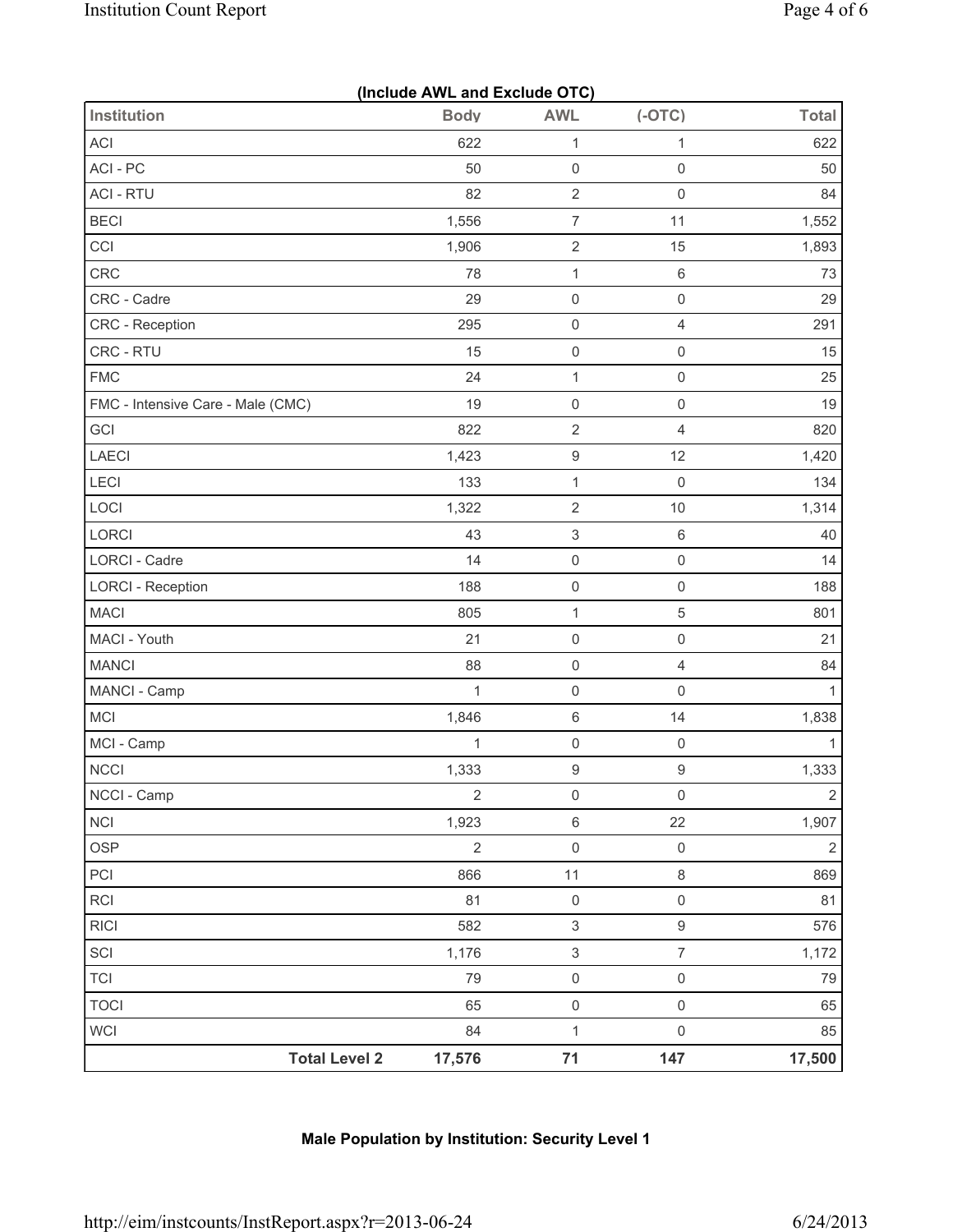| (Include AWL and Exclude OTC)     |                |                           |                           |                |  |  |
|-----------------------------------|----------------|---------------------------|---------------------------|----------------|--|--|
| <b>Institution</b>                | <b>Body</b>    | <b>AWL</b>                | $(-OTC)$                  | <b>Total</b>   |  |  |
| ACI                               | 643            | $\mathbf 2$               | 1                         | 644            |  |  |
| ACI-PC                            | 24             | $\mathsf{O}\xspace$       | $\mathsf 0$               | 24             |  |  |
| <b>ACI - RTU</b>                  | 33             | $\mathsf 0$               | $\mathsf{O}\xspace$       | 33             |  |  |
| <b>BECI</b>                       | 658            | $\boldsymbol{9}$          | $\,8\,$                   | 659            |  |  |
| <b>BECI - Camp</b>                | 479            | $\mathsf 0$               | $\mathsf 0$               | 479            |  |  |
| CCI                               | 732            | $\sqrt{2}$                | $\mathbf{1}$              | 733            |  |  |
| CRC                               | 41             | $\ensuremath{\mathsf{3}}$ | $\sqrt{2}$                | 42             |  |  |
| CRC - Cadre                       | 6              | $\mathsf{O}\xspace$       | $\mathsf{O}\xspace$       | $\,6\,$        |  |  |
| <b>CRC</b> - Reception            | 139            | $\mathsf{O}\xspace$       | $\mathsf{O}\xspace$       | 139            |  |  |
| CRC - RTU                         | $\overline{2}$ | $\mathsf{O}\xspace$       | $\mathsf 0$               | $\overline{2}$ |  |  |
| <b>FMC</b>                        | 250            | $\mathsf{O}\xspace$       | $\mathbf{1}$              | 249            |  |  |
| FMC - Intensive Care - Male (CMC) | 14             | $\mathbf{1}$              | $\mathsf{O}\xspace$       | 15             |  |  |
| GCI                               | 424            | 4                         | $\overline{4}$            | 424            |  |  |
| GCI - Camp                        | 726            | $\mathsf 0$               | $\mathsf 0$               | 726            |  |  |
| <b>GCI-RTU</b>                    | $\overline{2}$ | $\mathsf 0$               | $\mathsf{O}\xspace$       | $\overline{2}$ |  |  |
| LAECI                             | 314            | $\mathsf 0$               | $\,$ 3 $\,$               | 311            |  |  |
| LECI                              | 8              | $\mathsf{O}\xspace$       | 1                         | $\overline{7}$ |  |  |
| LECI - Camp                       | 193            | $\mathsf 0$               | $\mathsf 0$               | 193            |  |  |
| LOCI                              | 959            | $\ensuremath{\mathsf{3}}$ | $\mathsf{O}\xspace$       | 962            |  |  |
| LORCI                             | 21             | $\mathbf 1$               | $\overline{4}$            | 18             |  |  |
| <b>LORCI - Reception</b>          | 119            | $\mathsf{O}\xspace$       | $\mathbf{1}$              | 118            |  |  |
| MACI - Minimum                    | 1,365          | 8                         | 18                        | 1,355          |  |  |
| <b>MANCI</b>                      | 14             | $\mathbf{1}$              | $\ensuremath{\mathsf{3}}$ | 12             |  |  |
| MANCI - Camp                      | 394            | $\mathsf 0$               | $\overline{2}$            | 392            |  |  |
| MCI                               | 354            | $\mathsf{O}\xspace$       | $\sqrt{5}$                | 349            |  |  |
| MCI - Camp                        | 377            | $\mathbf{1}$              | $\mathsf{O}\xspace$       | 378            |  |  |
| <b>NCCI</b>                       | 837            | $\overline{4}$            | $\overline{7}$            | 834            |  |  |
| NCCI - Camp                       | 462            | $\mathsf{O}\xspace$       | $\mathsf{O}\xspace$       | 462            |  |  |
| <b>NCI</b>                        | 567            | $\mathbf{1}$              | 6                         | 562            |  |  |
| <b>OSP</b>                        | $\mathbf{1}$   | $\mathsf{O}\xspace$       | $\mathsf{O}\xspace$       | 1              |  |  |
| PCI                               | 1,181          | 19                        | 11                        | 1,189          |  |  |
| <b>RICI</b>                       | 1,893          | $16\,$                    | 21                        | 1,888          |  |  |
| SCI                               | 884            | $\ensuremath{\mathsf{3}}$ | 5                         | 882            |  |  |
| <b>TCI</b>                        | 245            | $\mathsf{O}\xspace$       | $\mathsf{O}\xspace$       | 245            |  |  |
| <b>WCI</b>                        | $\mathbf{1}$   | $\mathsf{O}\xspace$       | $\mathsf{O}\xspace$       | 1              |  |  |
| <b>Total Level 1</b>              | 14,362         | 78                        | 104                       | 14,336         |  |  |

**High Offender ID's**